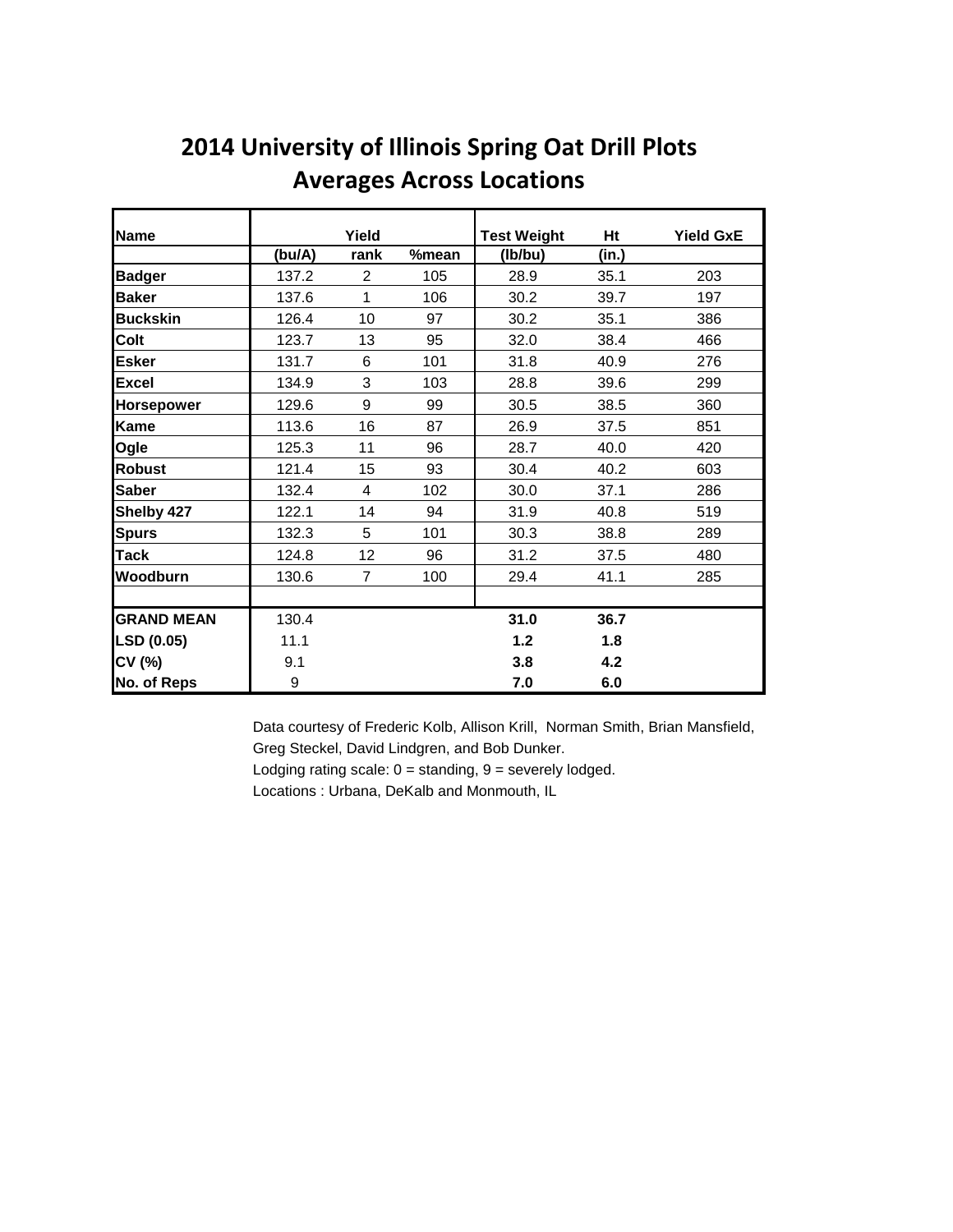## **2014 University of Illinois Spring Oat Drill Plots - Urbana, Illinois**

|                   |        |                |       | <b>Test</b> | <b>Heading</b> |       |
|-------------------|--------|----------------|-------|-------------|----------------|-------|
| Name              |        | Yield          |       | Weight      | <b>Date</b>    | Ht    |
|                   | (bu/A) | rank           | %mean | (Ib/bu)     | (date)         | (in.) |
| <b>Badger</b>     | 163.7  | 3              | 106   | 30.6        | June 6         | 41.4  |
| <b>Baker</b>      | 148.2  | 10             | 96    | 29.8        | June 10        | 46.2  |
| <b>Buckskin</b>   | 131.9  | 15             | 86    | 30.9        | June 7         | 42.6  |
| Colt              | 153.7  | 6              | 100   | 32.4        | June 6         | 45.6  |
| <b>Esker</b>      | 142.2  | 13             | 92    | 28.8        | June 12        | 46.5  |
| <b>Excel</b>      | 145.7  | 12             | 95    | 29          | June 11        | 46.0  |
| Horsepower        | 169.4  | 1              | 110   | 31.1        | June 10        | 45.3  |
| Kame              | 152.1  | $\overline{7}$ | 99    | 28.7        | June 8         | 42.3  |
| Ogle              | 156.4  | 5              | 101   | 29.8        | June 10        | 45.9  |
| <b>Robust</b>     | 146.9  | 11             | 95    | 32          | June 15        | 45.6  |
| <b>Saber</b>      | 163.8  | $\overline{2}$ | 106   | 31.2        | June 8         | 43.4  |
| Shelby 427        | 136.8  | 14             | 89    | 32.2        | June 7         | 47.5  |
| <b>Spurs</b>      | 158.9  | 4              | 103   | 31.7        | June 10        | 44.5  |
| Tack              | 148.4  | 9              | 96    | 33          | June 10        | 44.3  |
| Woodburn          | 150.8  | 8              | 98    | 30.3        | June 8         | 47.5  |
|                   |        |                |       |             |                |       |
| <b>GRAND MEAN</b> | 154.12 |                |       | 31.56       | June 8         | 42.9  |
| LSD (0.05)        | 16.4   |                |       | 2.0         | 1.2            | 1.7   |
| CV (%)            | 6.6    |                |       | 4.0         | 0.5            | 2.4   |
| No. of Reps       | 3      |                |       | 3           | 3              | 3     |

Data courtesy of Frederic Kolb, Allison Krill, Norman Smith, and Bob Dunker Lodging rating scale:  $0 =$  standing,  $9 =$  severely lodged.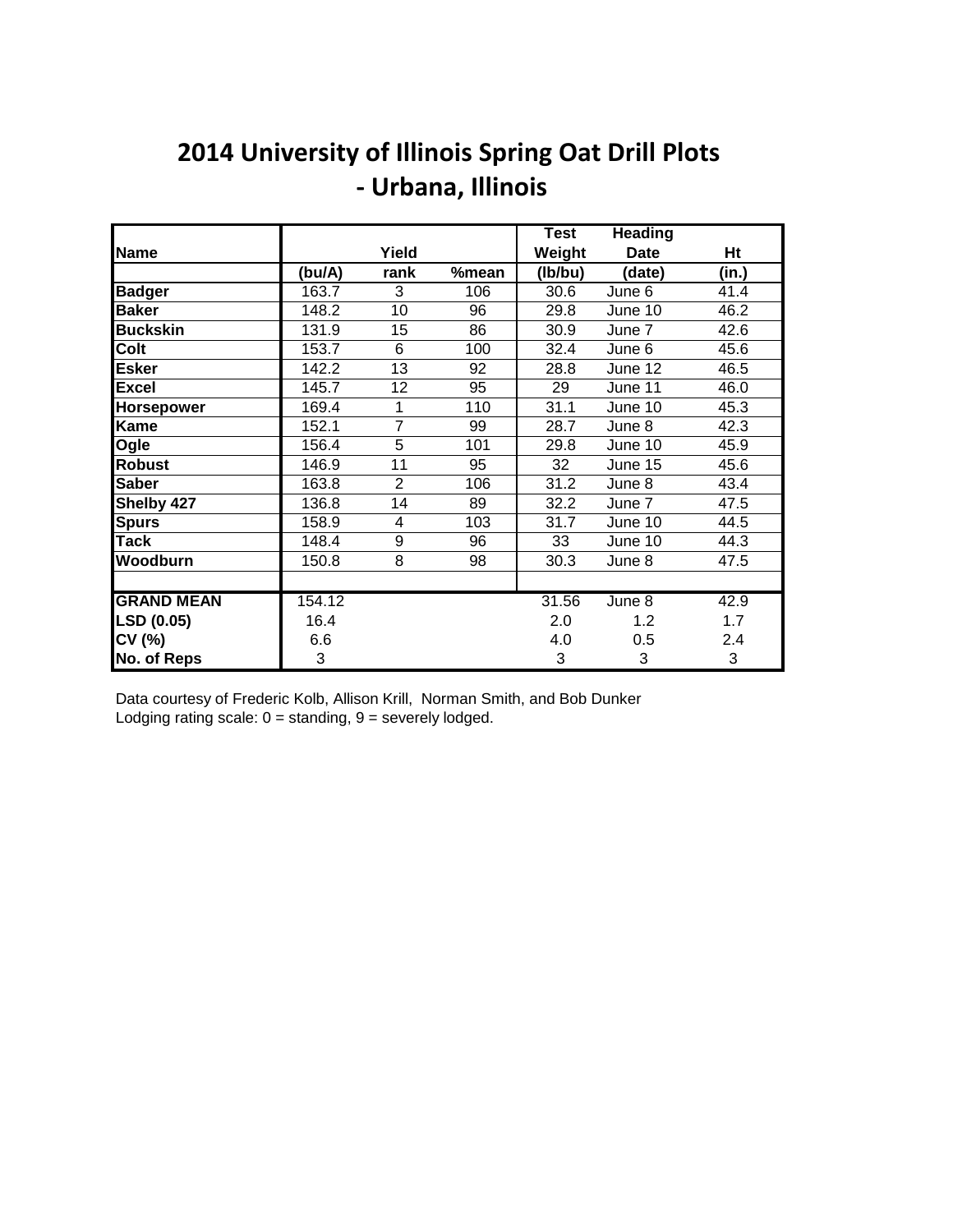## **2014 University of Illinois Spring Oat Drill Plots - DeKalb, Illinois**

|                   |        |                |       | <b>Test</b> |         |                   |
|-------------------|--------|----------------|-------|-------------|---------|-------------------|
| Name              |        | Yield          |       | Weight      | Lodg    | <b>Crown Rust</b> |
|                   | (bu/A) | rank           | %mean | (Ib/bu)     | $(0-9)$ | $(0-9)$           |
| <b>Badger</b>     | 114.1  | 4              | 105   | 30.1        | 4.8     | 3.3               |
| <b>Baker</b>      | 129.8  | 1              | 120   | 31.9        | 7.1     | 2.0               |
| <b>Buckskin</b>   | 104.1  | 9              | 96    | 30.8        | 8.0     | 6.3               |
| Colt              | 102.7  | 10             | 95    | 33.6        | 10.1    | 6.7               |
| <b>Esker</b>      | 116.6  | 3              | 107   | 34.5        | 5.9     | 3.3               |
| <b>Excel</b>      | 91.1   | 15             | 84    | 29.5        | 9.8     | 7.0               |
| <b>Horsepower</b> | 118.5  | $\overline{2}$ | 109   | 31.4        | 3.9     | 4.0               |
| <b>Kame</b>       | 93.5   | 13             | 86    | 27.0        | 8.0     | 5.3               |
| Ogle              | 101.2  | 11             | 93    | 28.4        | 7.4     | 5.3               |
| <b>Robust</b>     | 93.1   | 14             | 86    | 28.2        | 7.1     | 6.3               |
| <b>Saber</b>      | 112.0  | 6              | 103   | 32.8        | 7.9     | 6.3               |
| Shelby 427        | 112.4  | 5              | 104   | 34.4        | 4.2     | 1.7               |
| <b>Spurs</b>      | 109.3  | 7              | 101   | 31.1        | 5.2     | 5.3               |
| <b>Tack</b>       | 97.7   | 12             | 90    | 32.7        | 7.1     | 5.7               |
| <b>Woodburn</b>   | 104.2  | 8              | 96    | 29.9        | 7.4     | 5.7               |
|                   |        |                |       |             |         |                   |
| <b>GRAND MEAN</b> | 108.5  |                |       | 31.1        | 5.6     | $\overline{5.4}$  |
| LSD (0.05)        | 12.8   |                |       | 3.8         | 1.9     | $2.2\phantom{0}$  |
| CV (%)            | 7.3    |                |       | 7.6         | 20.7    | 24.8              |
| No. of Reps       | 3      |                |       | 3           | 3       | 3                 |

Data courtesy of Frederic Kolb, Allison Krill, Norman Smith,

Greg Steckel, and David Lindgren

Lodging rating scale:  $0 =$  standing,  $9 =$  severely lodged.